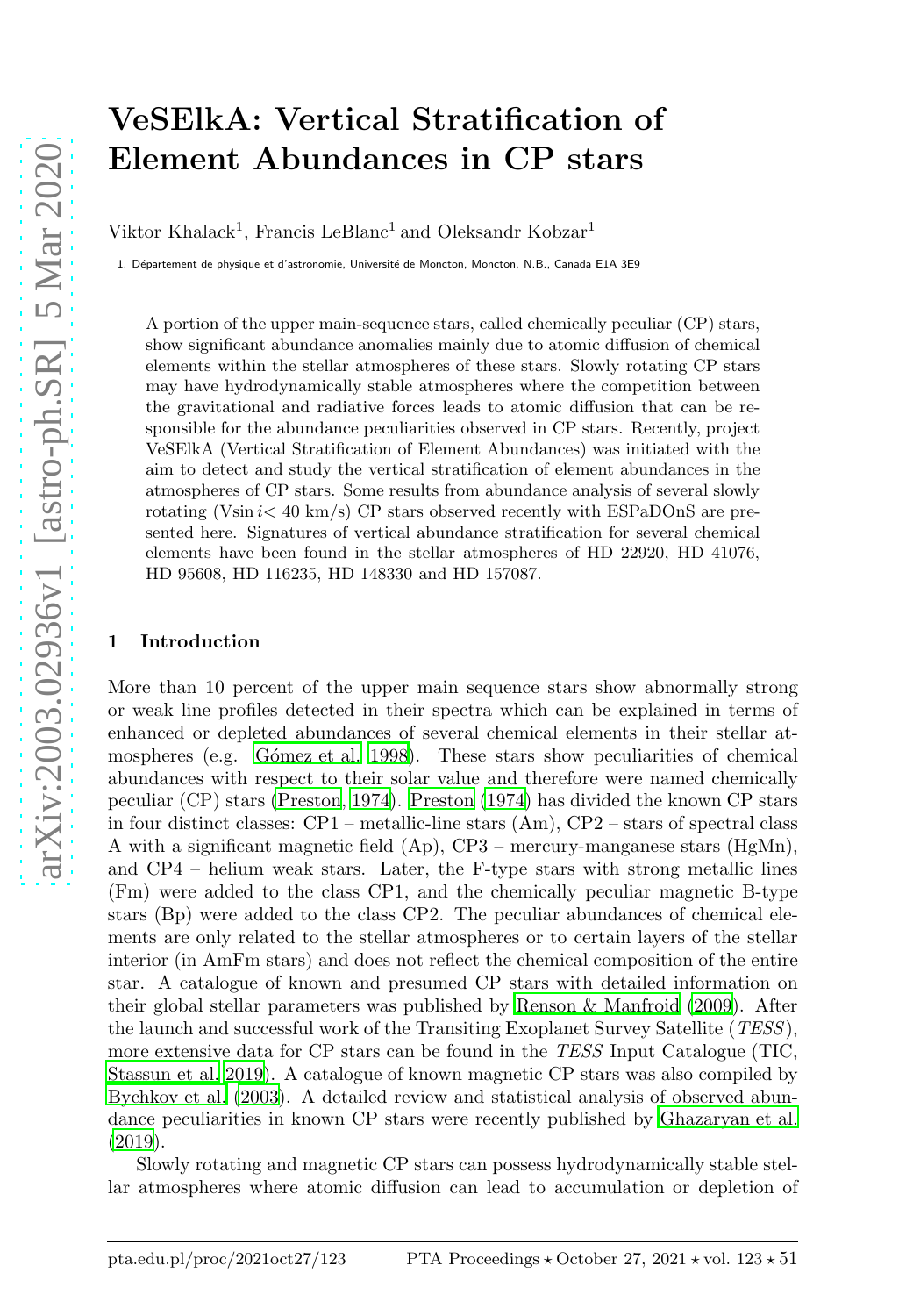chemical abundances at certain optical depths [\(Michaud, 1970\)](#page-7-3). In a hydrodynamically stable atmosphere atomic diffusion can be responsible for horizontal (existence of under- or overabundance patches) and vertical stratification of abundances in the CP stars (e.g. [Michaud 2019\)](#page-7-4). In magnetic CP (hereafter mCP) stars, the magnetic field of dipolar structure can significantly amplify atomic diffusion and cause the existence of overabundance patches in certain areas of stellar atmosphere [\(Alecian & Stift](#page-6-3), [2010](#page-6-3)). [Romanyuk et al. \(2014\)](#page-7-5) have shown that the observed configuration of magnetic field and variability of line profiles do not change over several decades in the analyzed mCP stars. This observational fact argues in favour of the hypothesis that the stellar atmospheres of mCP stars are hydrodynamically stable.

From the analysis of spectral line profiles of  $\beta$  CrB, [Ryabchikova et al. \(2003\)](#page-7-6) have shown that abundances of Fe and Cr increase towards the deeper atmospheric layers. It appears that the light and the iron-peak elements are concentrated in the lower atmospheric layers of some mCP stars [\(Ryabchikova et al., 2004\)](#page-7-7). Meanwhile, the rare-earth elements (for example, Pr and Nd) are usually pushed into the upper atmosphere of Ap stars [\(Mashonkina et al.](#page-7-8), [2005;](#page-7-8) [Khalack et al., 2017\)](#page-6-4). Stratification of abundances with optical depth has been found by [Castelli](#page-6-5) et al. [\(2017\)](#page-6-5) for HD 6000 from the analysis of its ultraviolet spectra. While these studies have proven the existence of vertical abundance stratification in hydrodynamically stable atmospheres of CP stars, they do not provide enough data to carry out a statistical analysis to find out why only a part of the upper main sequence stars shows a chemical peculiarity.

#### 2 Project VeSElkA

To search for the signatures and to study the abundance stratification of chemical species with optical depth in the atmospheres of CP stars, we have initiated project VeSElkA [\(Khalack & LeBlanc](#page-6-6), [2015a](#page-6-6)[,b\)](#page-6-7), which stands for Vertical Stratification of Element Abundances. Slowly rotating (Vsin  $i < 40 \text{ km/s}$ ) CP stars of the upper main sequence are selected for our study using the catalogue of Ap, HgMn and Am stars of [Renson & Manfroid \(2009](#page-7-1)). This limitation for the rotational velocity is imposed with the aim to increase the probability for a star to have a hydrodynamically stable atmosphere, where the atomic diffusion mechanism can result in vertical stratification of element abundances. A low value of  $V\sin i$  also leads to narrow and mostly unblended line profiles in the observed spectra, which is beneficial for our abundance analysis. Rotational periods for some magnetic CP stars were derived from the analysis of magnetic field measurements, and from the analysis of flux variations [\(Kobzar et al., 2019;](#page-7-9) [David-Uraz et al.](#page-6-8), [2019;](#page-6-8) [Sikora et al., 2019\)](#page-7-10) measured by TESS [\(Ricker et al., 2015\)](#page-7-11) (see Section [3\)](#page-4-0).

The high-resolution and high signal-to-noise spectra of more than 80 slowly rotating  $CP$  stars were obtained<sup>[1](#page-1-0)</sup> during the last decade with the spectropolarimetres ESPaDOnS (CFHT) and NARVAL (TBL), and the spectrometer HERMES

<span id="page-1-0"></span><sup>&</sup>lt;sup>1</sup>Based on observations obtained at the Canada-France-Hawaii Telescope (CFHT) which is operated by the National Research Council of Canada, the Institut National des Sciences de l'Univers of the Centre National de la Recherche Scientifique of France, and the University of Hawaii, at the Telescope Bernard Lyot (TBL) at Observatoire du Pic du Midi, CNRS/INSU and Universit´e de Toulouse, and at the Mercator Telescope, operated on the island of La Palma by the Flemmish Community, at the Spanish Observatorio del Roque de los Muchachos of the Instituto de Astrofísica de Canarias.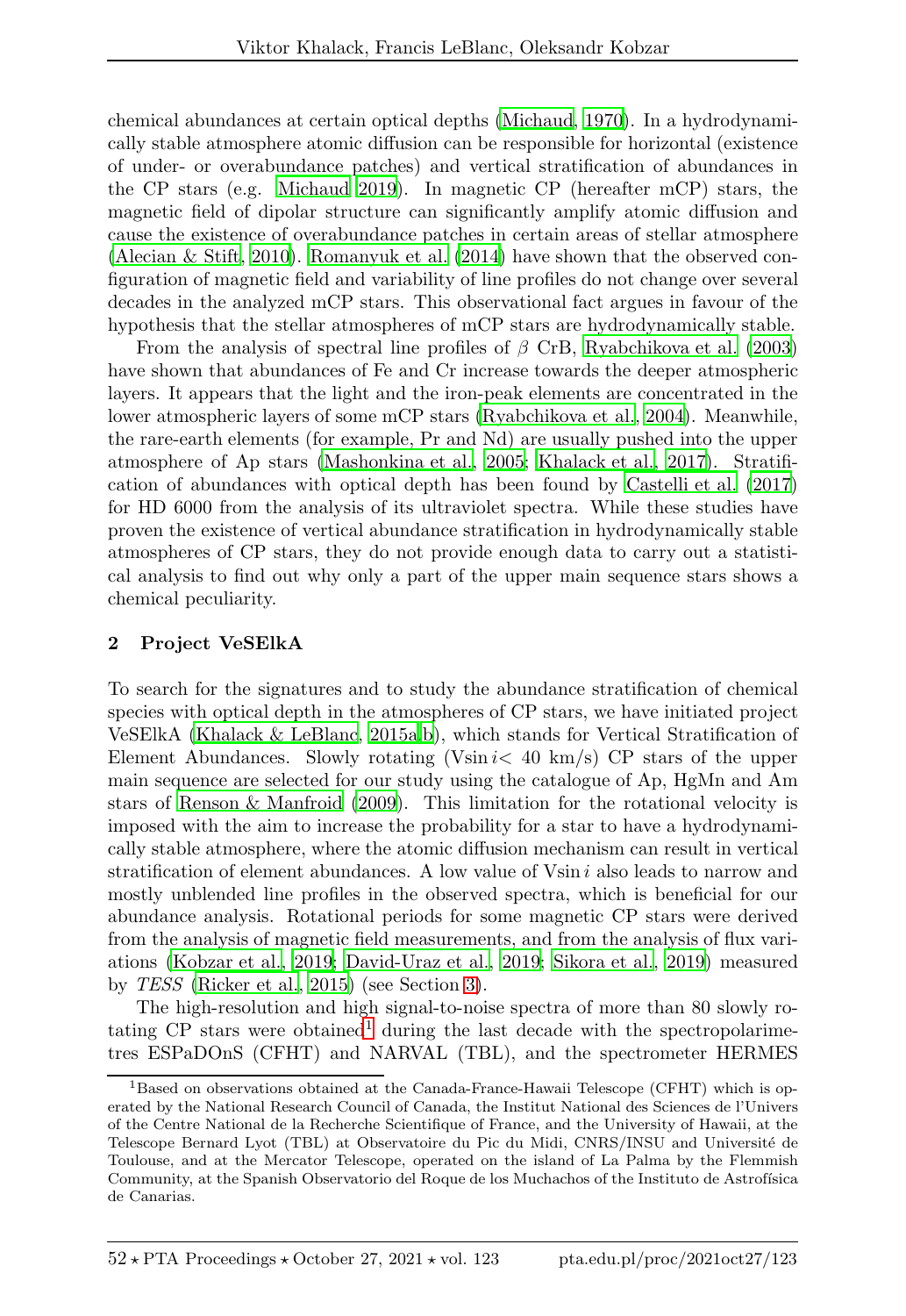

<span id="page-2-0"></span>Fig. 1: The HR diagram for the presumably singular slowly rotation CP stars observed in the frame of Project VeSElkA (filed circles) and those detected with TESS telescope and planned for observation with ESPaDOnS, NARVAL and HERMES (open circles). The continuous lines show evolutionary tracks calculated for stars of 1.5, 2.0, 3.0 and 4.0  $M_{\odot}$ assuming  $Z=0.014$  and  $Y=0.273$  [\(Chen et al.](#page-6-9), [2014](#page-6-9)).

(telescope Mercator). To estimate the effective temperature, gravity and metallicity of stars, new grids of stellar atmosphere models and corresponding fluxes have been calculated [\(Husser et al.](#page-6-10), [2013;](#page-6-10) [Khalack & LeBlanc, 2015a](#page-6-6)) employing the code PHOENIX [\(Hauschildt et al.](#page-6-11), [1997\)](#page-6-11). For the majority of CP stars observed in the frame of the VeSElkA project, we have determined their effective temperature, surface gravity and metallicity by fitting the Balmer line profiles with the help of the code FITSB2 [\(Napiwotzki et al., 2004\)](#page-7-12) and compared them with the estimates of the stellar global parameters derived from photometry [\(Hauck & Mermilliod, 1998;](#page-6-12) [Netopil et al., 2008\)](#page-7-13). On the HR diagram, the position of CP stars studied in the frame of the VeSElkA project is indicated by filled circles (see Fig. [1\)](#page-2-0).

Knowing the  $T_{\text{eff}}$ , log g and metallicity we have calculated models of stellar atmospheres with the help of version 15 of the code PHOENIX [\(Hauschildt et al.,](#page-6-11) [1997\)](#page-6-11) for certain CP stars assuming a homogeneous distribution of element abundances in their atmospheres. A stellar atmosphere model is required to carry out abundance analysis using the ZEEMAN2 radiative transfer code [\(Landstreet](#page-7-14), [1988\)](#page-7-14). The code ZEEMAN2 was modified to automatically analyze a sequence of several hundred line profiles [\(Khalack & Wade](#page-6-13), [2006;](#page-6-13) [Khalack et al., 2007\)](#page-7-15). In this study, we presume that the core of the line profile is formed mainly at line optical depth  $\tau_{line}$ =1, which corresponds to a particular layer of the stellar atmosphere. Taking into account that the analyzed lines usually have different lower energy levels and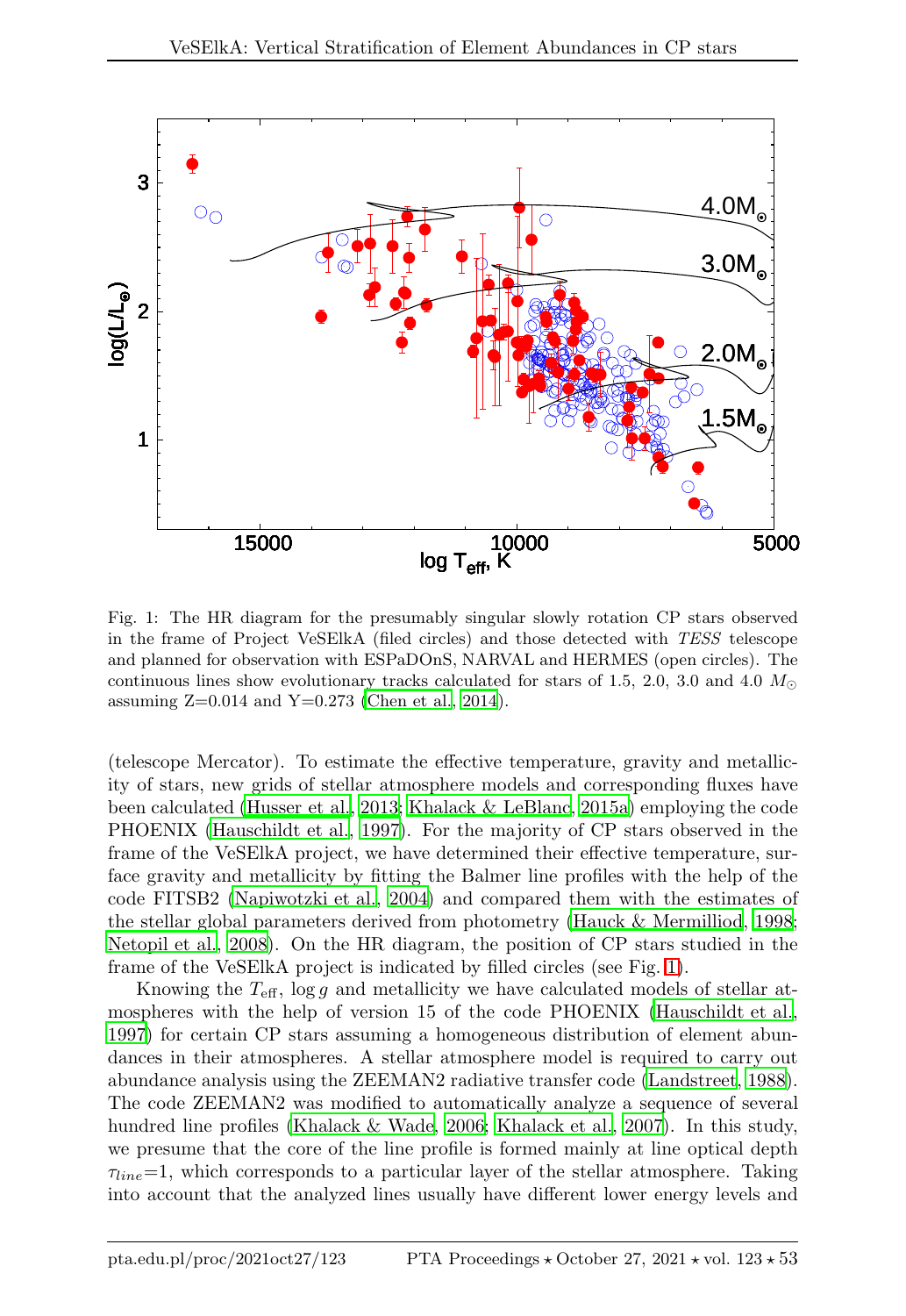

<span id="page-3-0"></span>Fig. 2: The variation of chromium abundance with optical depth in HD148330 [\(Khalack et al.](#page-6-4), [2017\)](#page-6-4). Each symbol represents the data obtained from the analysis of a distinct line profile that belongs to the singly ionized chromium (open circles) or to its neutral atoms (filled triangles). The dashed line represents the solar chromium abundance [\(Grevesse et al., 2010\)](#page-6-14).

oscillator strengths, their cores are generally formed at different optical depths  $\tau_{5000}$ . Employing this methodology, we can therefore track the vertical distribution of an element's abundance from the analysis of a large number (more than ten) of line profiles that belong to one or two ions of this element [\(Khalack et al.](#page-7-16), [2008\)](#page-7-16). Spectra of a dozen CP stars have already been analyzed to search for vertical stratification of element abundances with optical depth in their stellar atmospheres.

We have found that in HD 22920 only silicon and chromium have a tendency to increase their abundance towards the deeper atmospheric layers [\(Khalack & Poitras,](#page-6-15) [2015\)](#page-6-15). Evidence of vertical stratification of iron and chromium abundances were found in the stellar atmospheres of HD 95608 and HD 116235 [\(Khalack et al.](#page-6-16), [2014;](#page-6-16) [LeBlanc et al., 2015\)](#page-7-17), and in HD 41076 and HD 148330 [\(Khalack et al.](#page-6-4), [2017\)](#page-6-4) (see Fig. [2\)](#page-3-0). [Ndiaye et al. \(2018\)](#page-7-18) have found vertical stratification of phosphorus abundance in HgMn stars HD 53929 and HD 63975, while [Khalack \(2018](#page-6-17)) has reported detection of a significant increase of C, S, Ca, Ti, Sc, V, Cr, Mn, Fe, Co, Ni and Zr abundances towards the deeper atmospheric layers of HD 157087. [Kashko et al.](#page-6-18) [\(2019\)](#page-6-18) have found that Na, Al, Si, Fe, Zn, and Sr appear to be significantly overabundant in the stellar atmosphere of HD 63401. However, not all studied stars show signatures of vertical abundance stratification of chemical species [\(LeBlanc et al.,](#page-7-17) [2015\)](#page-7-17).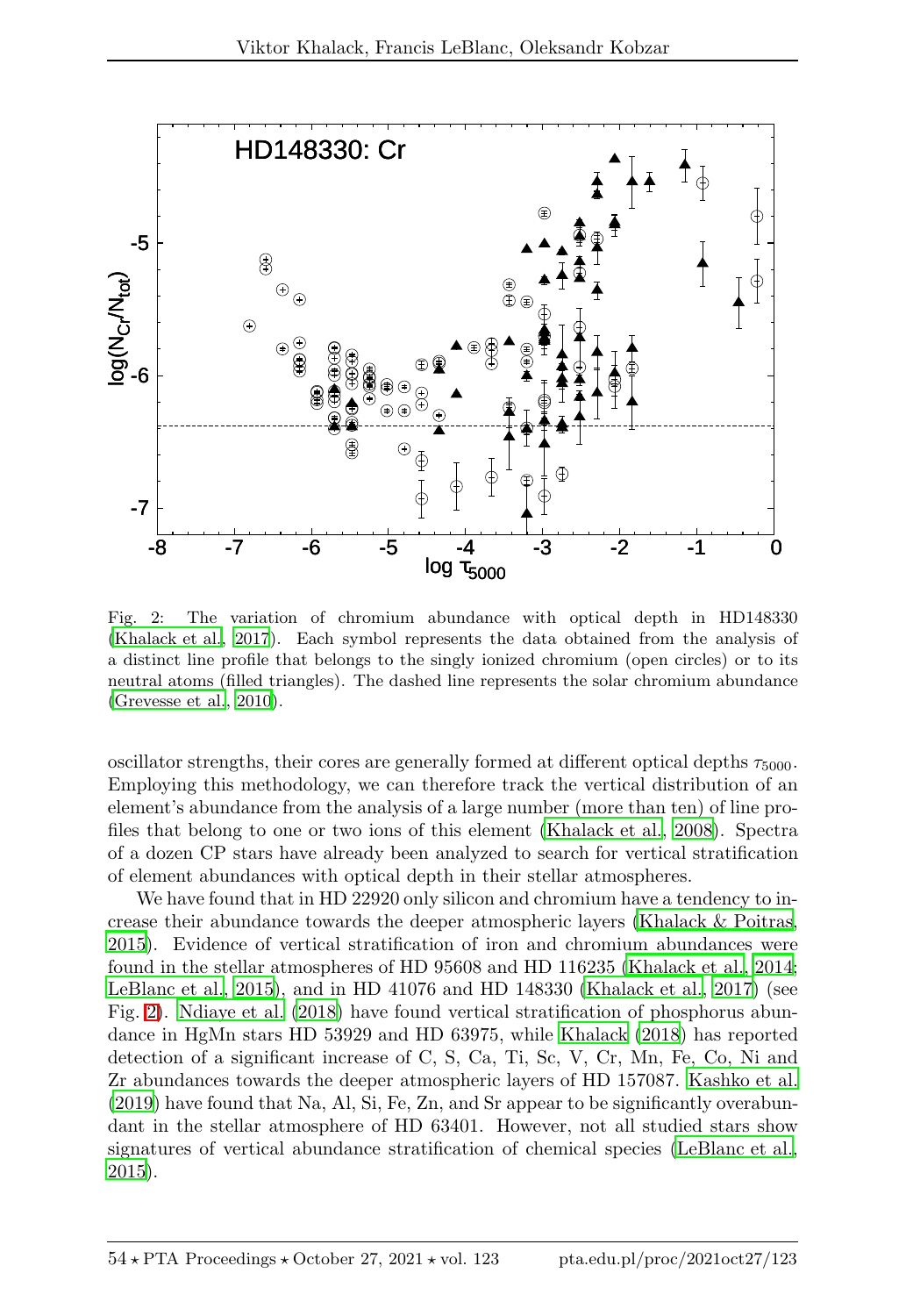## <span id="page-4-0"></span>3 Analysis of TESS data

The space telescope TESS was launched by NASA in April 2018 with the purpose of detecting exoplanets [\(Ricker et al.](#page-7-11), [2015](#page-7-11)), but can be also used to study internal stellar photometric variabilities. In 2019, TESS finished the survey of the southern hemisphere (13 sectors) and provided short-cadence observations (with the 2 min accumulation time per measurement) for a subset of more than 200,000 stars. Each sector was observed during approximately 27 days and covers around 20,000 stars selected for the short-cadence observations. Some of these stars are present in multiple sectors and their time series were observed during a much longer period than 27 days.

Based on the analysis of TESS data<sup>[2](#page-4-1)</sup> in the first four sectors, [David-Uraz et al.](#page-6-8) [\(2019\)](#page-6-8) and [Sikora et al. \(2019\)](#page-7-10) have recently published the lists of rotationally variable CP stars. Rotational photometric variability is usually observed in CP stars with overabundance patches present in their stellar atmospheres, and can be explained in terms of the oblique magnetic rotator (OMR) model [\(Stibbs](#page-7-19), [1950\)](#page-7-19). In this case, we assume that a high-amplitude periodic variability in the light curve with the lowest frequency and the associated first harmonics correspond to the stellar rotation from which the rotational period may be derived.

We employed a high-performance autonomous computing procedure named TESS-AP (recently developed by V. Khalack) to carry out periodic analysis of shortcadence light curves obtained by TESS, detect stellar pulsations and select stars with the desired type of photometric variability. This procedure carries out autonomous reduction of time series, performs periodic analysis, extracts additional data for studied targets from the public astronomical databases (TIC, SIMBAD, and GALAH), and stores the derived information in a final report [\(Khalack et al.,](#page-7-20) [2019\)](#page-7-20). Taking into account that atomic diffusion is effective in a hydrodynamically stable stellar atmospheres we were searching for late B, early and late A and F type slowly rotating  $(P > 2d)$  CP/mCP stars with overabundance patches that can cause detectable (by TESS) photometric variability assuming the OMR model. Based on the estimates of rotational periods of CP stars observed by TESS in the sectors 1-13, a list of over a thousand of slowly rotating  $\text{CP/mCP}$  stars suitable for spectroscopic follow-up with the spectropolarimeters ESPaDOnS, NARVAL and spectrometer HERMES was selected. Using the global stellar parameters available for these targets in the TIC database [\(Stassun et al., 2019\)](#page-7-2) we plotted their position on the HR diagram (see open circles in Fig. [1\)](#page-2-0). The list also contains several early B-type hot stars. From the Fig. [1,](#page-2-0) one can see that for some of those targets we have already obtained high-resolution and high signal-to-noise spectra and carried out an abundance analysis (see, for example [Kashko et al. 2019\)](#page-6-18). [Kobzar](#page-7-9) et al. [\(2019](#page-7-9)) have selected 8 relatively bright mCP stars from this list to study the rotational variability of their light curves and of their mean longitudinal magnetic field measurements.

TESS-AP is also capable of compiling a list of stars which show  $\delta$  Scuti or roAp type pulsations. Simulation of stellar pulsations (relying on the large frequency separation) detected in HD 27463, which simultaneously shows properties of  $\delta$  Scuti and roAp stars, allowed to correctly estimate its global stellar parame-

<span id="page-4-1"></span><sup>2</sup>Photometric data presented in this paper were obtained from the Mikulski Archive for Space Telescopes (MAST). STScI is operated by the Association of Universities for Research in Astronomy, Inc., under NASA contract NAS5-2655.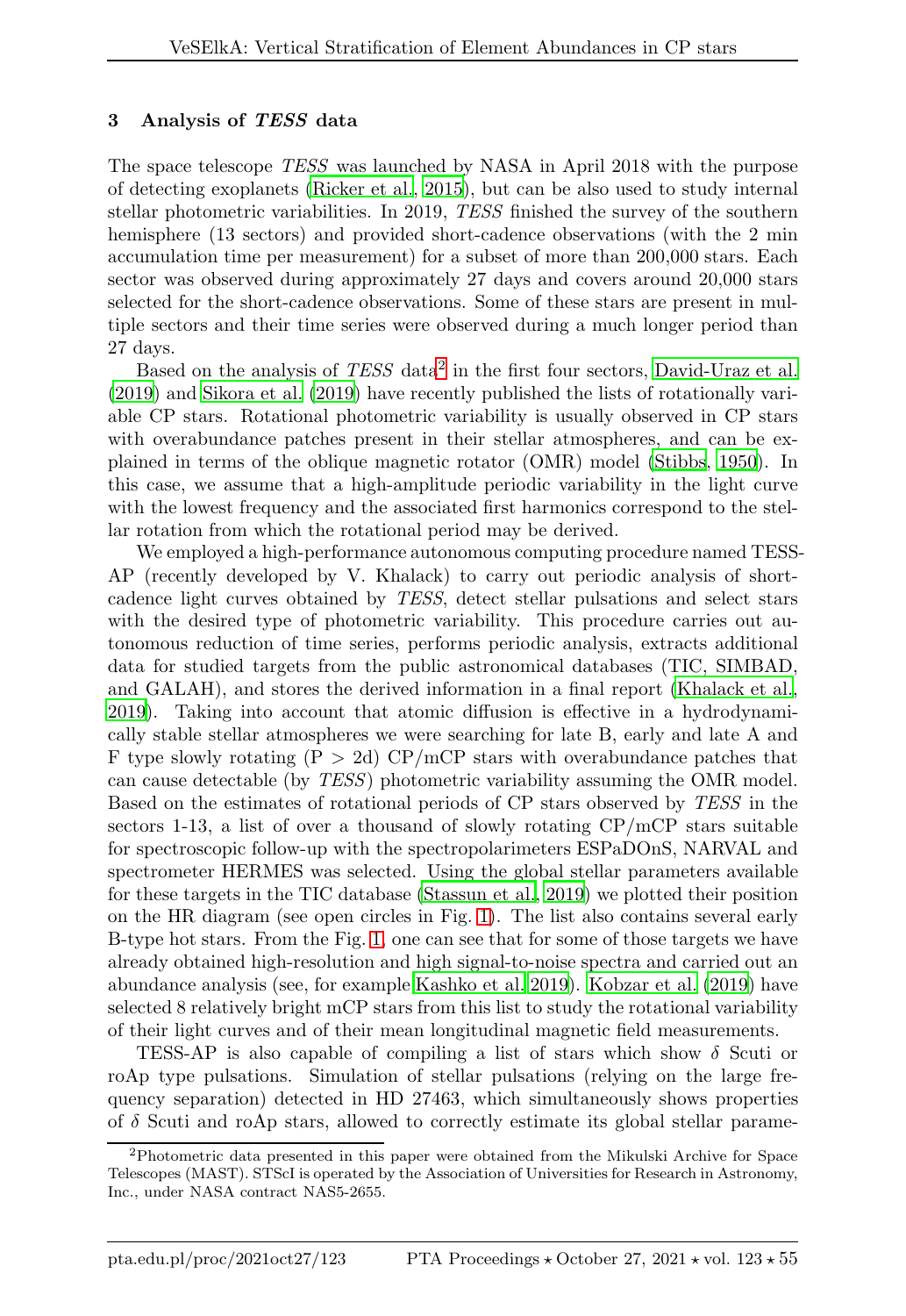ters using the spectroscopic constraints obtained from the analysis of Balmer line profiles [\(Khalack et al.](#page-7-20), [2019\)](#page-7-20). It was also shown that the spectroscopic estimates of effective temperature and metallicity are required to break degeneracies amongst fundamental parameters when performing forward seismic modelling [\(Aerts et al.,](#page-6-19) [2018\)](#page-6-19). Seismic modelling of the detected pulsation modes and large frequency separation in the studied CP stars is planned to be carried out using the codes MESA [\(Paxton et al.](#page-7-21), [2019\)](#page-7-21) and GYRE [\(Townsend & Teitler, 2013\)](#page-7-22). MESA is designed to simulate a grid of stellar structure and evolution models, while GYRE is used to calculate linear adiabatic pulsation frequencies for each model. The frequencies of detected pulsation modes will be fitted with the theoretical ones to find the best fit of global stellar parameters (see [Khalack et al. 2019\)](#page-7-20).

## 4 Discussion

More than 80 presumably singular slowly rotation CP stars have already been observed in the frame of the VeSElkA project. A sample of approximately a thousand slowly rotating CP/mCP candidates is compiled using the TESS observations of the southern hemisphere. Employing the TESS-AP procedure we plan to increase this sample by adding the candidates observed by TESS in the northern hemisphere as well. A number of relatively bright CP/mCP stars from this sample are selected for the spectropolarimeteric observations with ESPaDOnS (CFHT) and NARVAL (TBL), and for spectroscopic follow-up with instrument HERMES (Mercator telescope).

Spectral analysis of Balmer line profiles and of the line profiles of metals visible in the high-resolution spectra of studied stars will result in measurements of their effective temperature, surface gravity, metallicity,  $V\sin i$ , and radial velocity. Knowing the rotational period derived from the analysis of  $TESS$  data and  $V\sin i$ , one may estimate an inclination angle,  $i$ , of the stellar rotation axis to the line of sight and the rotational velocity at the stellar equator,  $V_e$ . Statistical analysis of correlation of the derived values for  $V_e$ , i with the estimates of magnetic field intensity on the magnetic poles of mCP stars may provide additional information on evolution of magnetic fields in main sequence stars (see [Landstreet et al. 2009\)](#page-7-23).

The values of global stellar parameters derived from the analysis of Balmer line profiles will be compared with their estimates obtained from the asteroseismology modelling using the codes MESA [\(Paxton et al.](#page-7-21), [2019\)](#page-7-21) and GYRE [\(Townsend & Teitler](#page-7-22), [2013\)](#page-7-22). The TESS-AP procedure and asteroseismology modelling will also help to validate the stellar classification of the observed objects, as they appear in existing catalogues of variable stars [\(Khalack et al.](#page-7-20), [2019](#page-7-20)).

The use of a semiautomatic pipeline [\(Khalack et al.](#page-6-4), [2017\)](#page-6-4) for spectral analysis of CP/mCP stars observed in the frame of the project VeSElkA will result in a significant amount of new data on average abundance for the studied stars and will provide more data on vertical stratification of element abundances. The found patterns of abundance variations with optical depth are going to be used as input parameters for the PHOENIX code to calculate an empirical "self-consistent" model of the stellar atmosphere that considers vertical abundance stratification of studied elements. These results will allow us to establish a correlation between the vertical abundance stratification and the effective temperature, the structure of magnetic field (when present), and the stellar age. These results will also contribute to im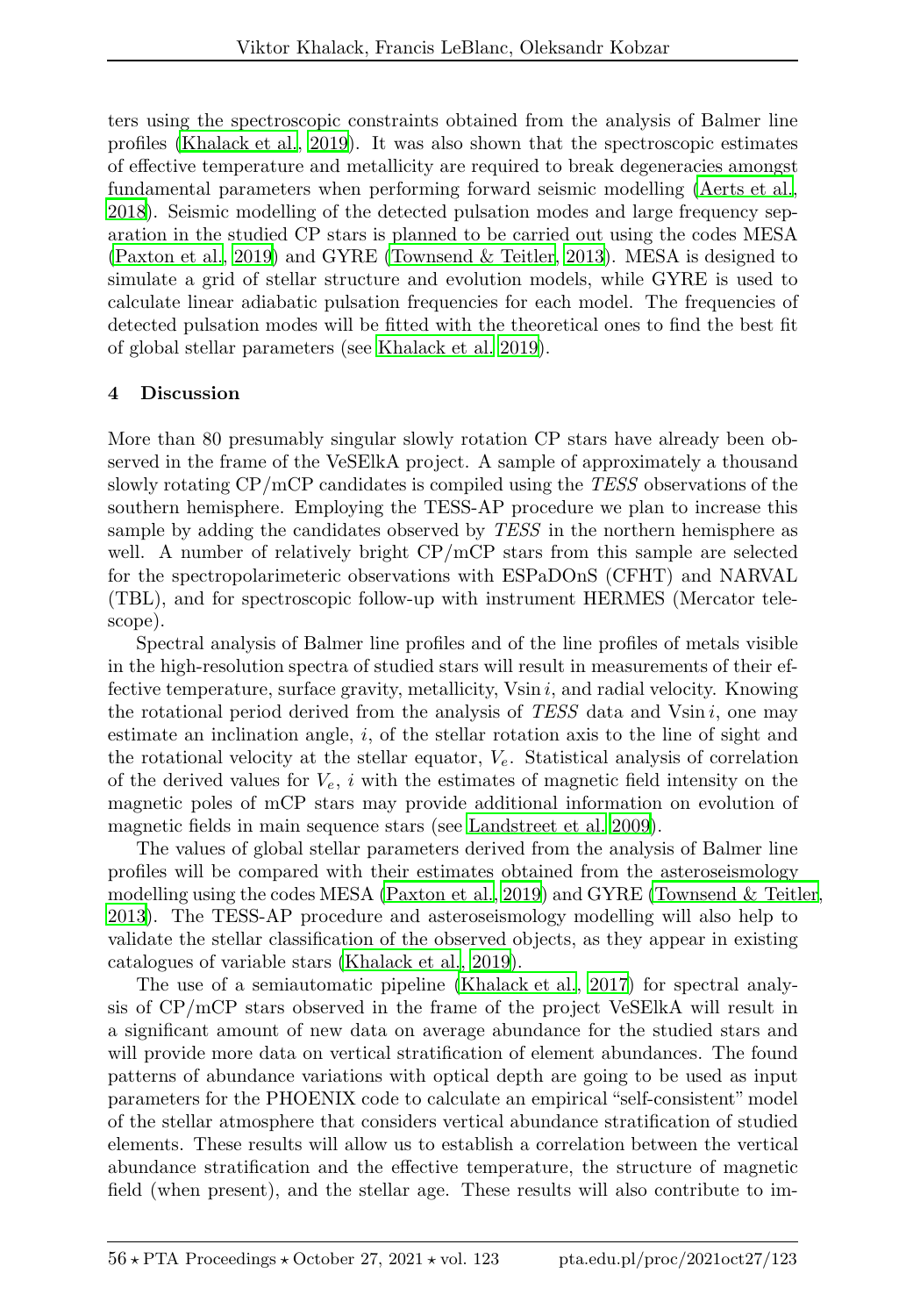proving the codes designed to calculate stellar atmosphere models that take into account vertical stratification of chemical elements in non-magnetic [\(LeBlanc et al.,](#page-7-24) [2009\)](#page-7-24) and magnetic [\(Stift & Alecian, 2016\)](#page-7-25) CP stars. The relative effect of other physical processes such as mass-loss and convection on atomic diffusion may also be better constrained.

## Acknowledgments

V.K. and F.L. acknowledge the support from the Natural Sciences and Engineering Research Council of Canada (NSERC). O.K. and V.K. are thankful to the Faculté des Études Supérieures et de la Recherche and to the Faculté des Sciences de l'Université de Moncton for financial support of this research. Some calculations were carried out on the supercomputer  $b\acute{e}luqa$  of the Ecole de technologie supérieure in Montreal, under the guidance of Calcul Québec and Calcul Canada. This paper includes data collected by the TESS mission. Funding for the TESS mission is provided by the NASA Explorer Program. This research used the SIMBAD database, operated at CDS, Strasbourg, France.

# References

<span id="page-6-19"></span>Aerts, C., et al., ApJS 237, 15 (2018)

<span id="page-6-3"></span>Alecian, G., Stift, M. J., A&A 516, A53 (2010)

<span id="page-6-1"></span>Bychkov, V. D., Bychkova, L. V., Madej, J., A&A 407, 631 (2003)

<span id="page-6-5"></span>Castelli, F., et al., A&A 601, A119 (2017)

<span id="page-6-9"></span>Chen, Y., et al., MNRAS 444, 3, 2525 (2014)

<span id="page-6-8"></span>David-Uraz, A., et al., MNRAS 487, 304 (2019)

<span id="page-6-2"></span>Ghazaryan, S., Alecian, G., Hakobyan, A. A., MNRAS 487, 4, 5922 (2019)

- <span id="page-6-0"></span>Gómez, A. E., et al., Contributions of the Astronomical Observatory Skalnate Pleso 27, 3, 171 (1998)
- <span id="page-6-14"></span>Grevesse, N., Asplund, M., Sauval, A. J., Scott, P., Ap&SS 328, 1-2, 179 (2010)

<span id="page-6-12"></span>Hauck, B., Mermilliod, M., A&AS 129, 431 (1998)

- <span id="page-6-11"></span>Hauschildt, P. H., et al., ApJ 490, 2, 803 (1997)
- <span id="page-6-10"></span>Husser, T. O., et al., A&A 553, A6 (2013)

<span id="page-6-18"></span>Kashko, P., et al., these Proceedings (2019)

- <span id="page-6-17"></span>Khalack, V., MNRAS 477, 1, 882 (2018)
- <span id="page-6-4"></span>Khalack, V., Gallant, G., Thibeault, C., MNRAS 471, 1, 926 (2017)
- <span id="page-6-6"></span>Khalack, V., LeBlanc, F., AJ 150, 1, 2 (2015a)
- <span id="page-6-7"></span>Khalack, V., LeBlanc, F., Advances in Astronomy and Space Physics 5, 3 (2015b)
- <span id="page-6-15"></span>Khalack, V., Poitras, P., in G. Meynet, C. Georgy, J. Groh, P. Stee (eds.) New Windows on Massive Stars, IAU Symposium, volume 307, 383–384 (2015)

<span id="page-6-13"></span>Khalack, V., Wade, G. A., A&A 450, 3, 1157 (2006)

<span id="page-6-16"></span>Khalack, V., Yameogo, B., Thibeault, C., LeBlanc, F., in P. Petit, M. Jardine, H. C. Spruit (eds.) Magnetic Fields throughout Stellar Evolution, IAU Symposium, volume 302, 272–273 (2014)